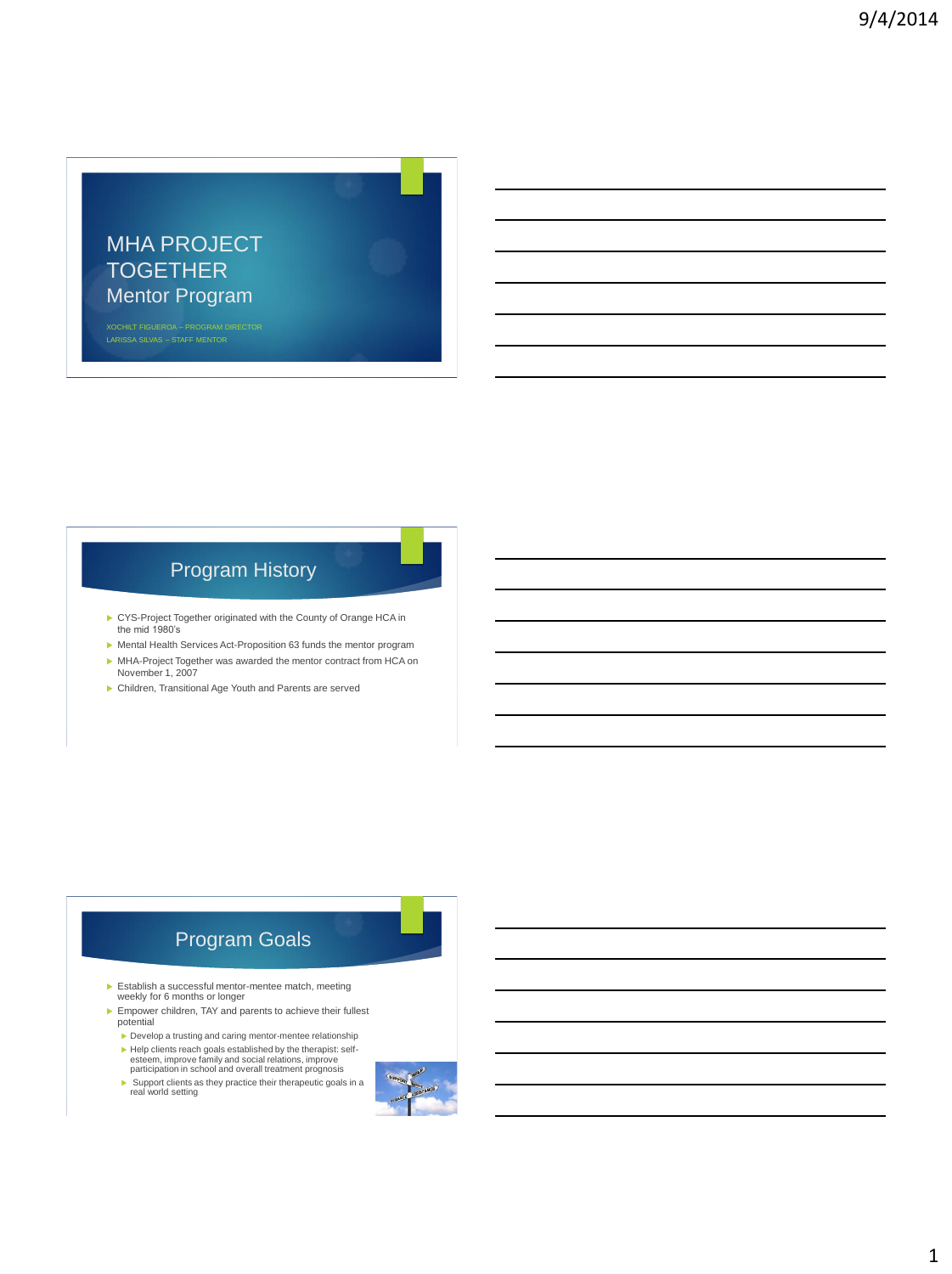### Target Population & Languages Available

- MHA-Project Together targets children ages 8-15 years old, transitional age youth (TAY) ages 16-25, and their parents, currently being served by the County of Orange Health Care Agency Children and Youth Behavioral Health Services and CYBHS contracted programs.
- Services are currently provided in: English

 Spanish Vietnamese



MHA-Project Together **Location**  MHA-Project Together administrative offices are located at 790 W. Town and Country Rd. Orange Ca, 92868 Mentors serve clients within Orange County ▶ Outings with clients are held throughout Orange County

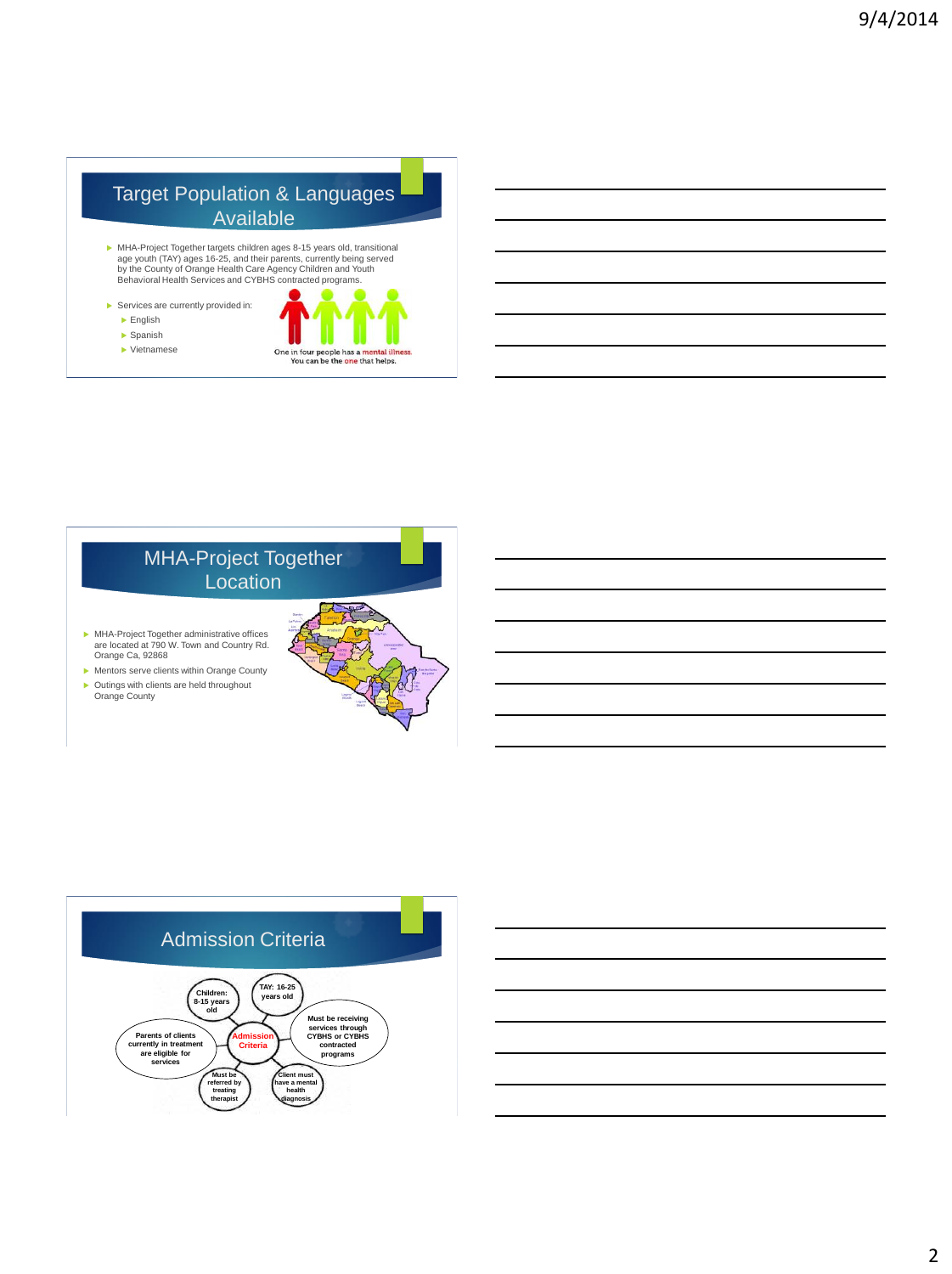#### Referral Process

- Therapists may request a mentor for their client at any time during the course of treatment
- Therapists complete specific forms for each of the targeted populations, Children, TAY and Parents
- MHA-PT staff contacts the referring therapist to gather more detailed information about the client to help with the matching process
- Considerable time spent on finding the most compatible mentor based on language, interests and other key factors





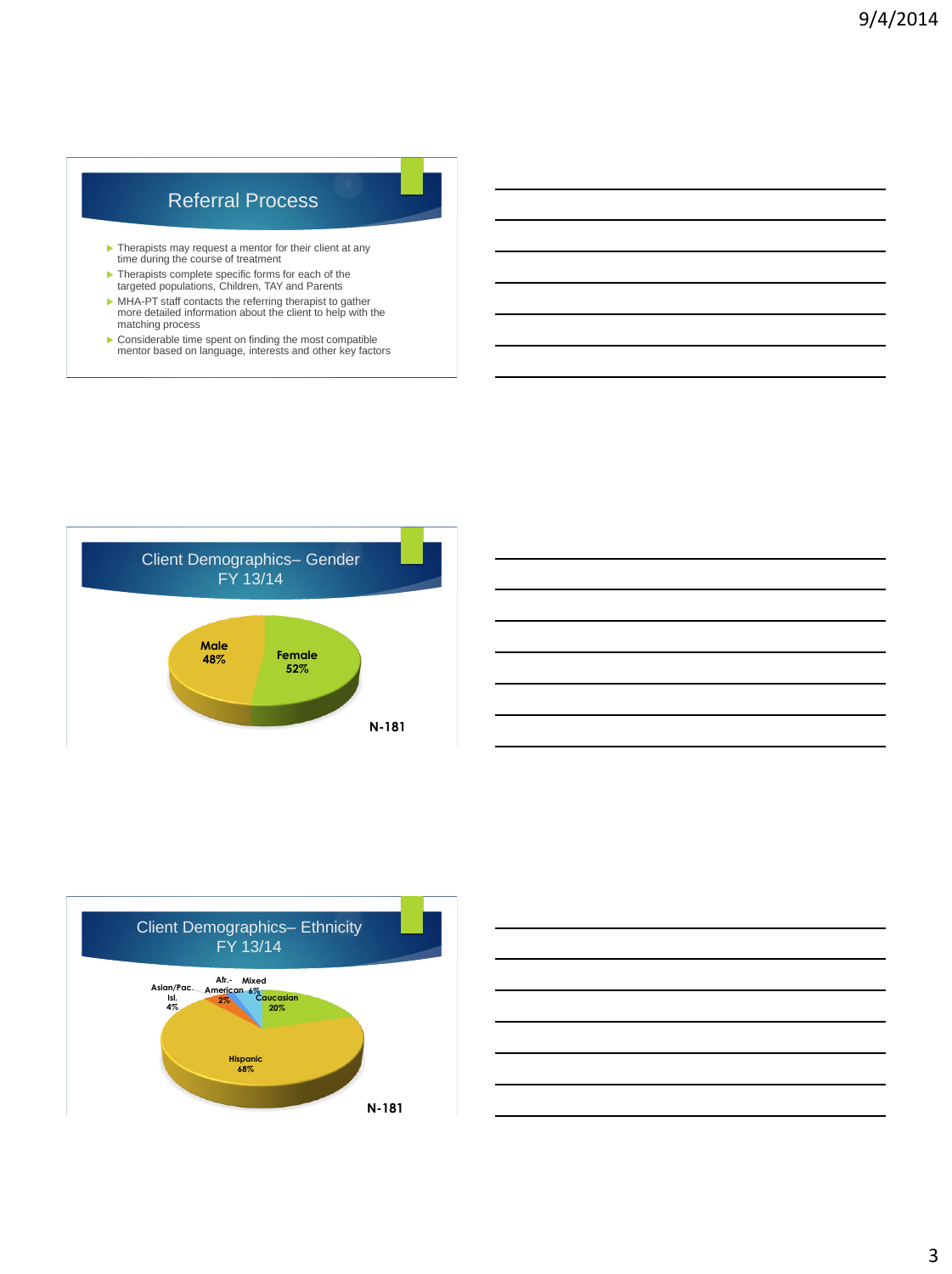| <b>Service Gaps</b>                                                                                                     |               |  |
|-------------------------------------------------------------------------------------------------------------------------|---------------|--|
|                                                                                                                         |               |  |
| new behaviors learned in treatment                                                                                      |               |  |
| MHA-Project Together provides clients opportunities to practice<br>In addition, mentors address clients' needs such as: |               |  |
| Personal growth/Self-sufficiency                                                                                        | Loneliness    |  |
| Trust                                                                                                                   | Social skills |  |
| Cooperation                                                                                                             | Life skills   |  |

### Outcome Measures

 **Therapist Pre/Post-Match Client Assessment Forms** Therapist assesses specific areas of the client's status and functioning at pre and post match

#### Outcome Measures

#### **Therapist Pre/Post-Match Client Assessment Forms**

- Therapist assesses specific areas of the client's status and functioning at pre and post match
- **Children and Youth Resilience Survey**
	- Administered by Therapist and completed by client at pre and post match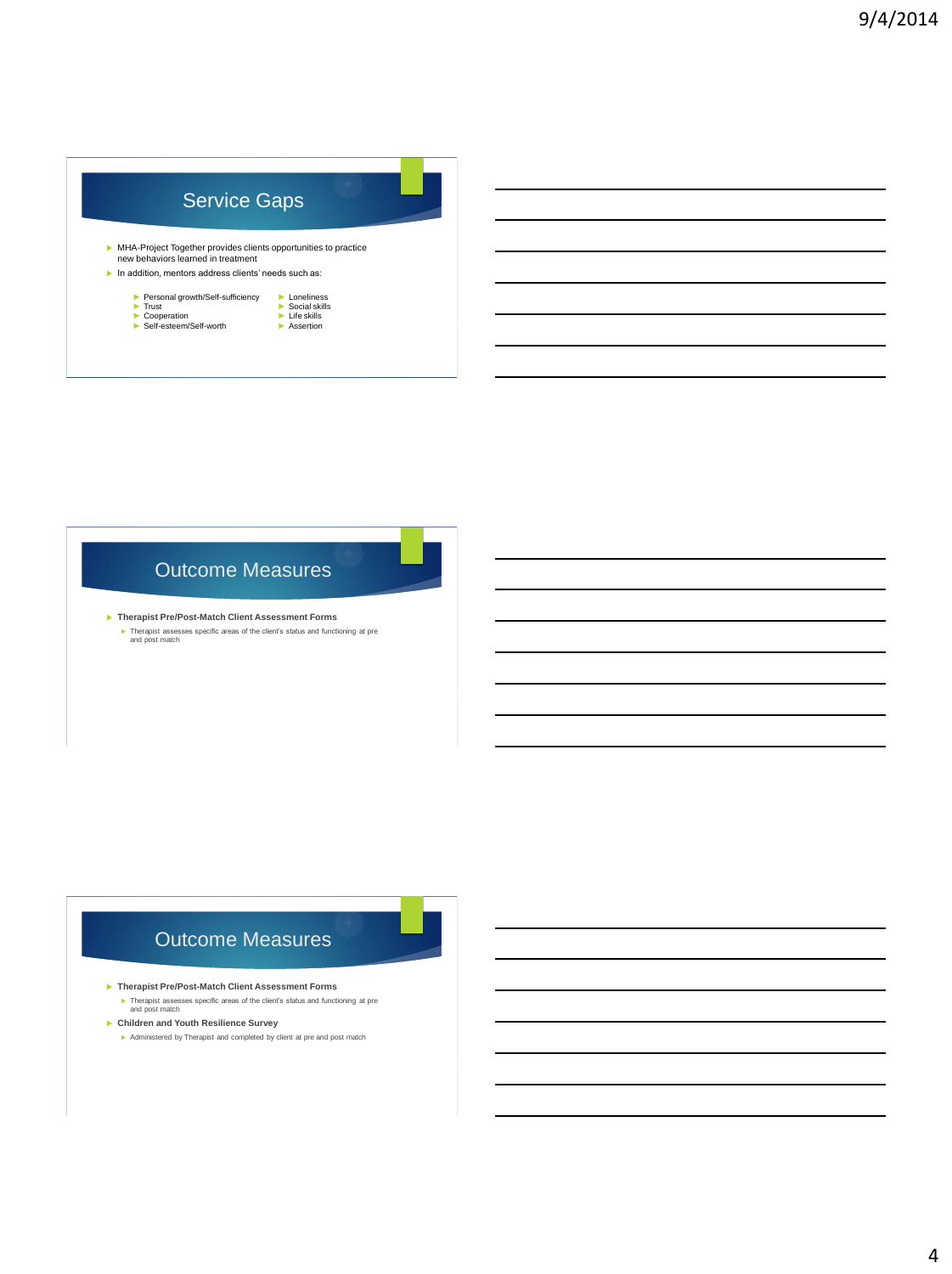